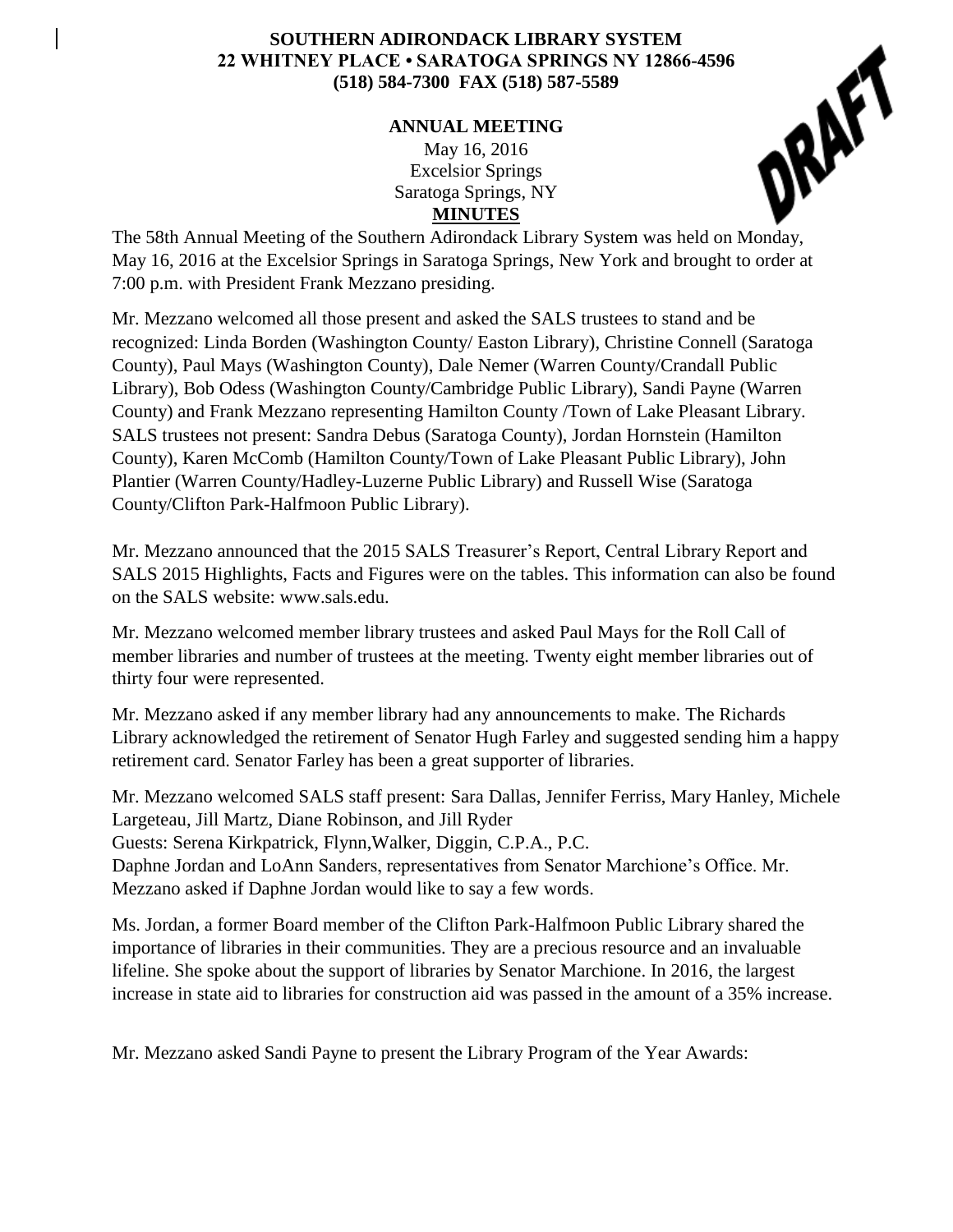Clifton Park – Halfmoon Public Library: Tuesday Bridges. Through a partnership with Saratoga Bridges—an organization providing support to individuals with developmental disabilities since 1954—Clifton Park-Halfmoon Public Library hosted a regular book club for Saratoga Bridges' clients. They read "Hoot" by Carl Hiaasen and collaborated on a collage made from pages of a discarded copy of the book. This program was in response to community feedback, and participants reported increased self-esteem and a wonderful social experience. This important outreach effort promises to change lives as it continues forward.

Crandall Public Library: Crandall Cares/It's Cold Out There. Crandall Public Library combined crafting with compassion by encouraging their library's knitting club & other interested patrons to contribute any spare yarn they could, and to knit winter items for community members in need. Over 300 scarves, hats, gloves and mittens were strung in public places throughout the City of Glens Falls. The library plans to continue this heartwarming program. In knitting terms, they plan to "inc (increase) participation and cont (continue) to help those who have sl (slipped) through the system. Will \*\* (repeat) until the community need decs (decreases).

Sandi Payne, Chair of the Personnel Committee, presented Library Trustee of the Year Awards to:

Tom Shaginaw – Town of Ballston Community Library: The Town of Ballston Community Library owes Tom Shaginaw a great debt for all his hard work and dedication to the library's mission to continue the expansion of services and resources they offer their community. Tom joined the Town of Ballston Community Library Board of Trustees in 2012 and has been the Board Treasurer for the past 3 years. He was involved in every step of our Renovation Project from concept to completion, which took over two years and many hours. He deconstructs budgets and bookcases with equal skill. He has worked tirelessly to ensure that the library continues to enrich and encourage its community.

Ken Bollerud – Saratoga Springs Public Library: The Saratoga Springs Public Library owes much to the leadership and tireless dedication of Ken Bollerud. Ken has been a Trustee of SSPL since 1981, and President of the Board since 1988. During that time, he has been a tireless advocate for the Saratoga Springs Public Library in particular, and library service for New Yorkers in general. Ken was instrumental in efforts to build SSPL's "new" building, which celebrated its 20th anniversary in 2015. Since its opening in 1995, the current library has welcomed approximately 9 million visitors. Through his commitment, integrity and vision, Ken Bollerud has impacted numerous lives and helped improve the quality of library services offered for the community he serves.

Sandi Payne acknowledged a SALS Staff Award to:

• Jason Thomson for 10 years of service

Mr. Mezzano announced the Election of Trustees to fill one vacancy in Warren County due to the expiration of Ms. Nemer's first five-year term. An April 8th "Notice of Annual Business Meeting" informed every member library trustee of the Trustee Nominating Committee's choice of candidate. The Trustee Nominating Committee offered the following candidate, whose term will expire May, 2021: